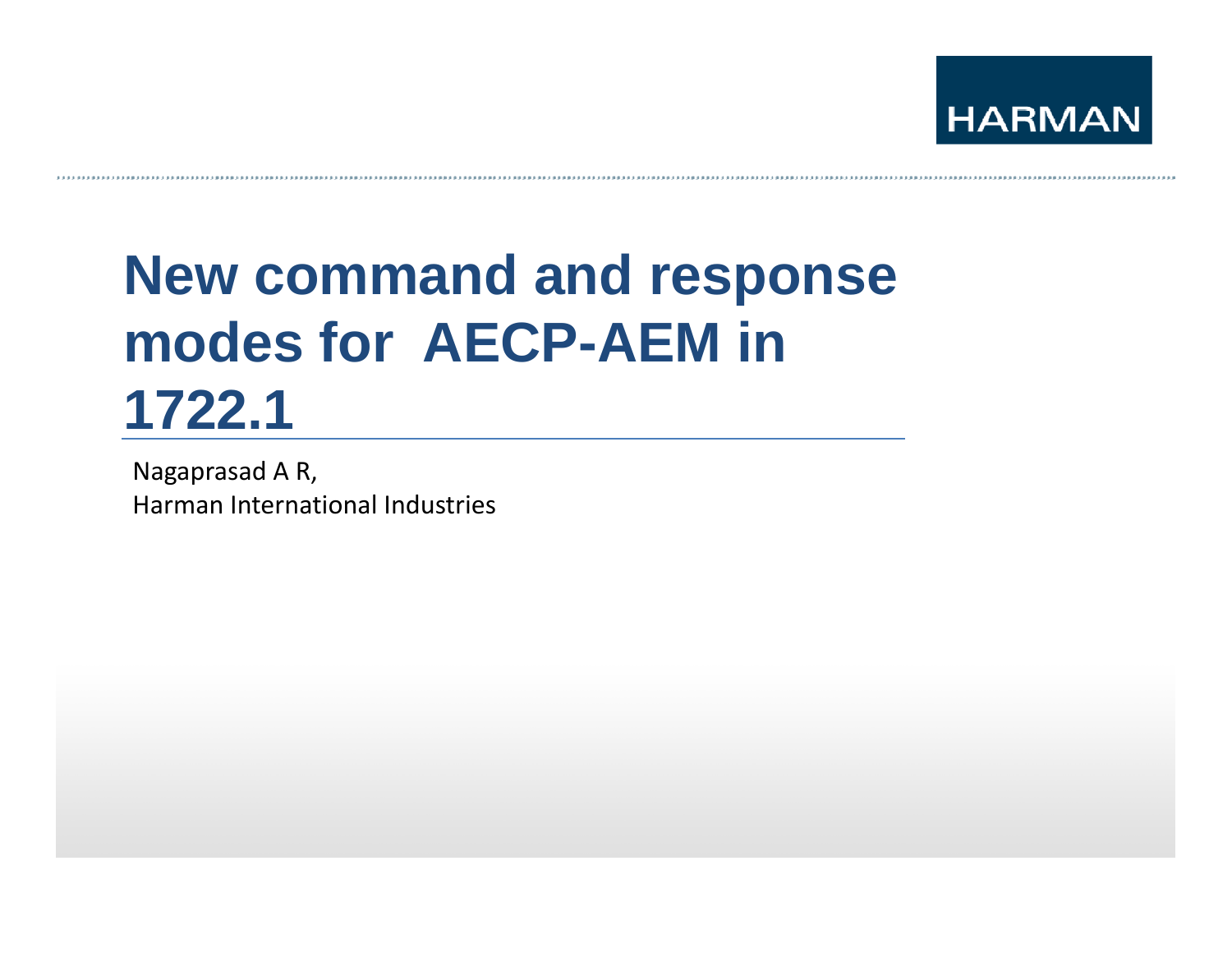

- Current 1722.1 draft has 5 types of command and response modes
- These modes are not sufficient to handle all scenarios in an automotive environment.
- For example:
	- **Time consuming operations,**
	- ш Getting updates from devices as their value change,
	- $\blacksquare$ Increment some parameter without knowing its current value etc.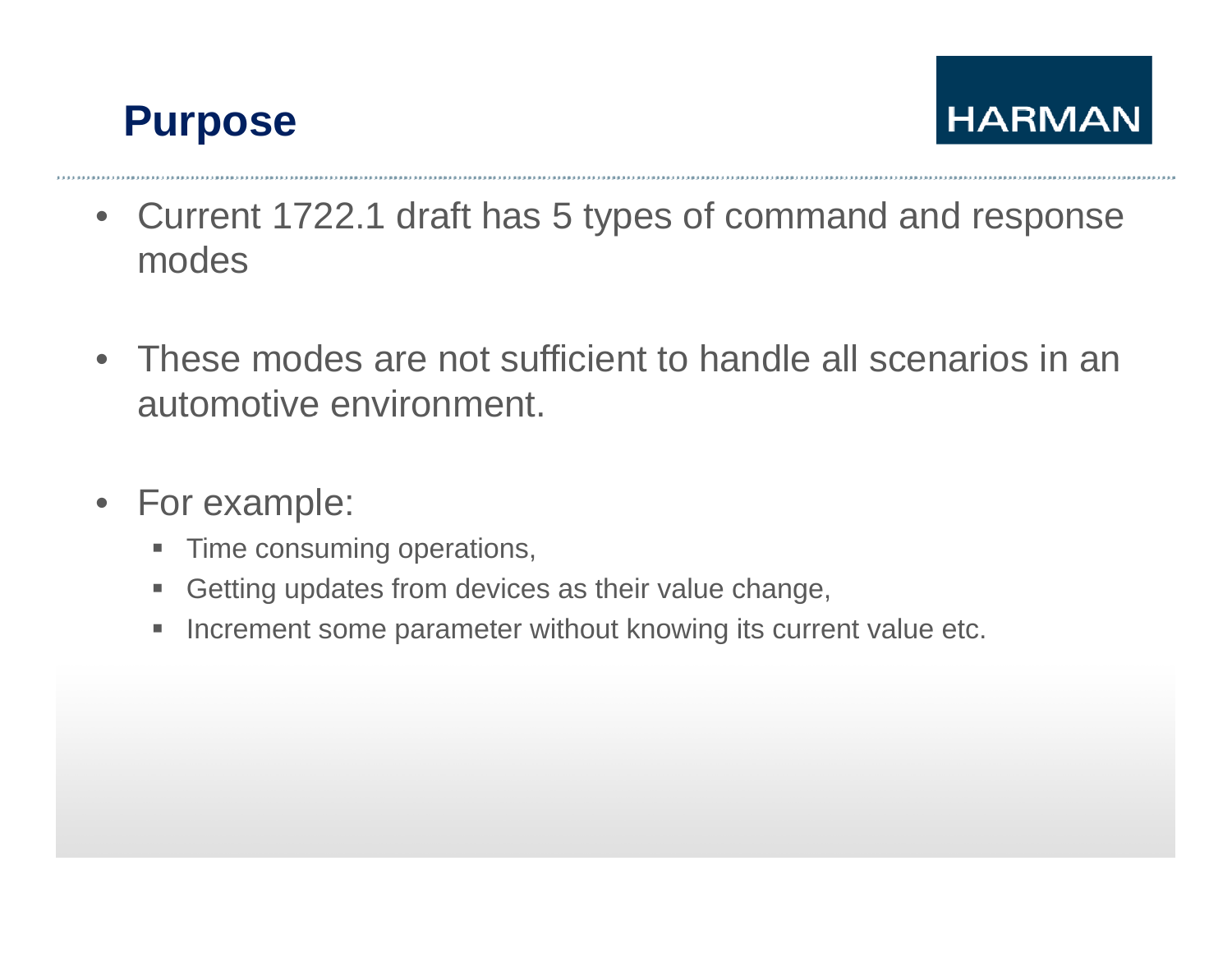### **Purpose**

- To handle these scenarios we are proposing new modes for commands and responses
- New command modes are:
	- START\_OPERATION
	- ABORT\_OPERATION
	- REGISTER
	- DEREGISTER
	- SETGET
	- **INCREMENT**
	- DECREMENT
- New response modes are:
	- **PROCESSING**
	- RESULT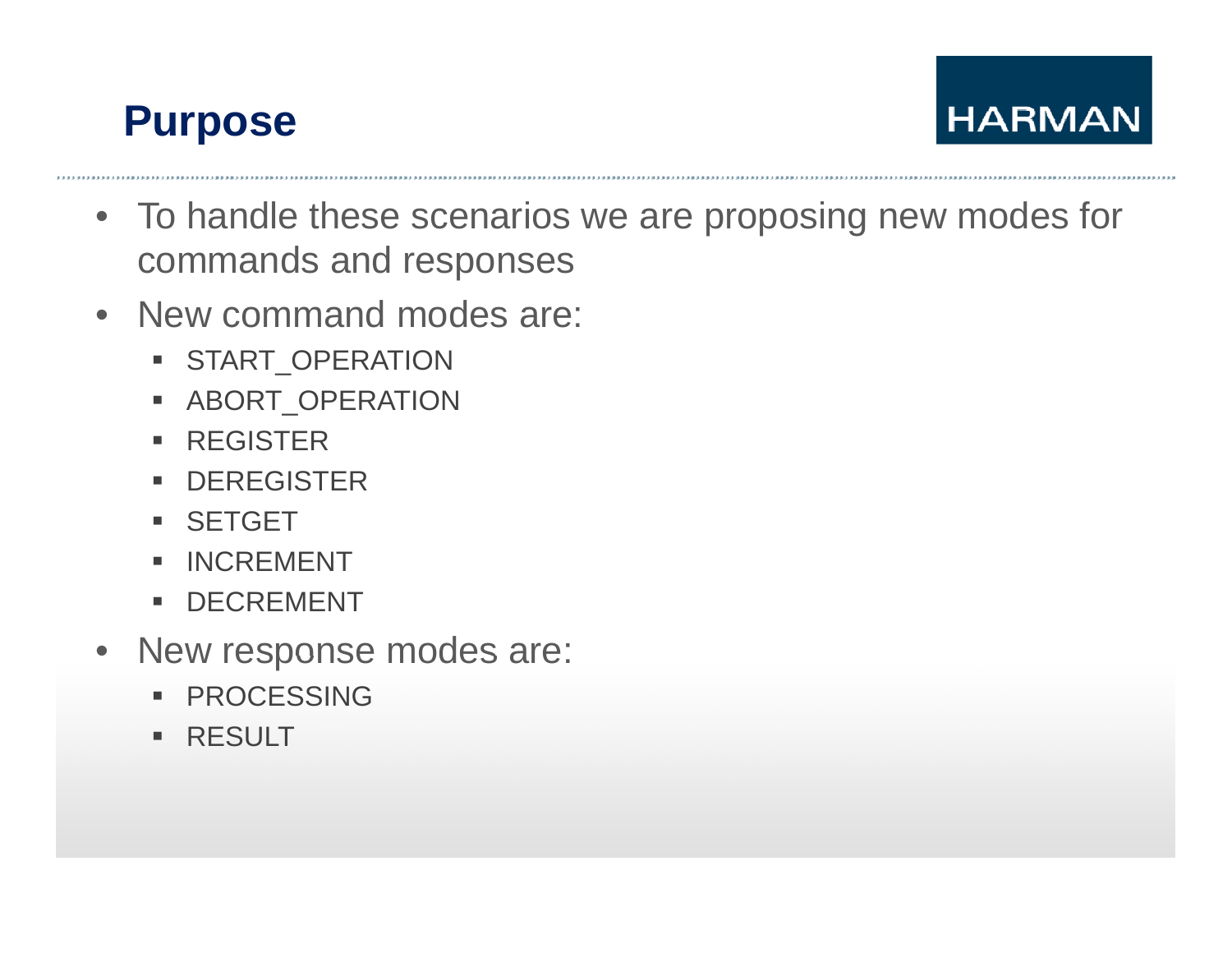# **Time consuming operations**



- Get and Set commands are meant to get a 'property' value
- If a device needs to do a lot of processing for a particular command and takes long time to reply, then the controller can not know whether the command has succeeded or failed
- $\bullet$  Exam ple for this is tuner command **Auto store FM stations.**  This operation may take few seconds to complete.
- This can be solved using commands **START\_OPERATION, PROCESSING** and response **RESULT**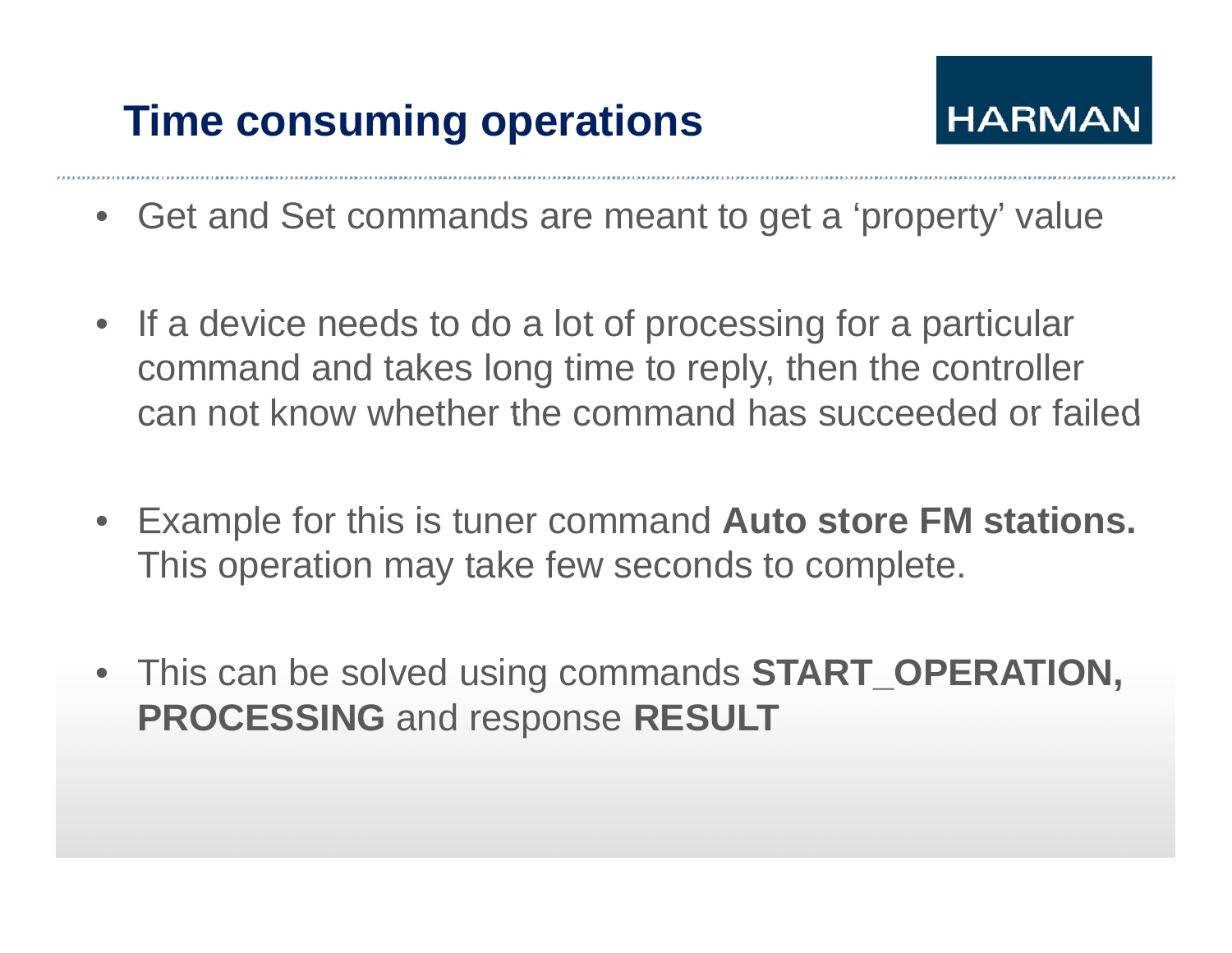# **Time consuming operations**



- For time consuming operations, controller sends **START\_OPERATION**
- • **Sequence**
	- **On receiving START\_OPERATION, the device immediately sends a** response **PROCESSING** (with a status success or failure)
	- After finishing the operation tuner sends **RESULT** (final result with <sup>a</sup> status success or failure)
	- Optionally, the controller can stop an operation which is in progress using command **ABORT\_OPERATION**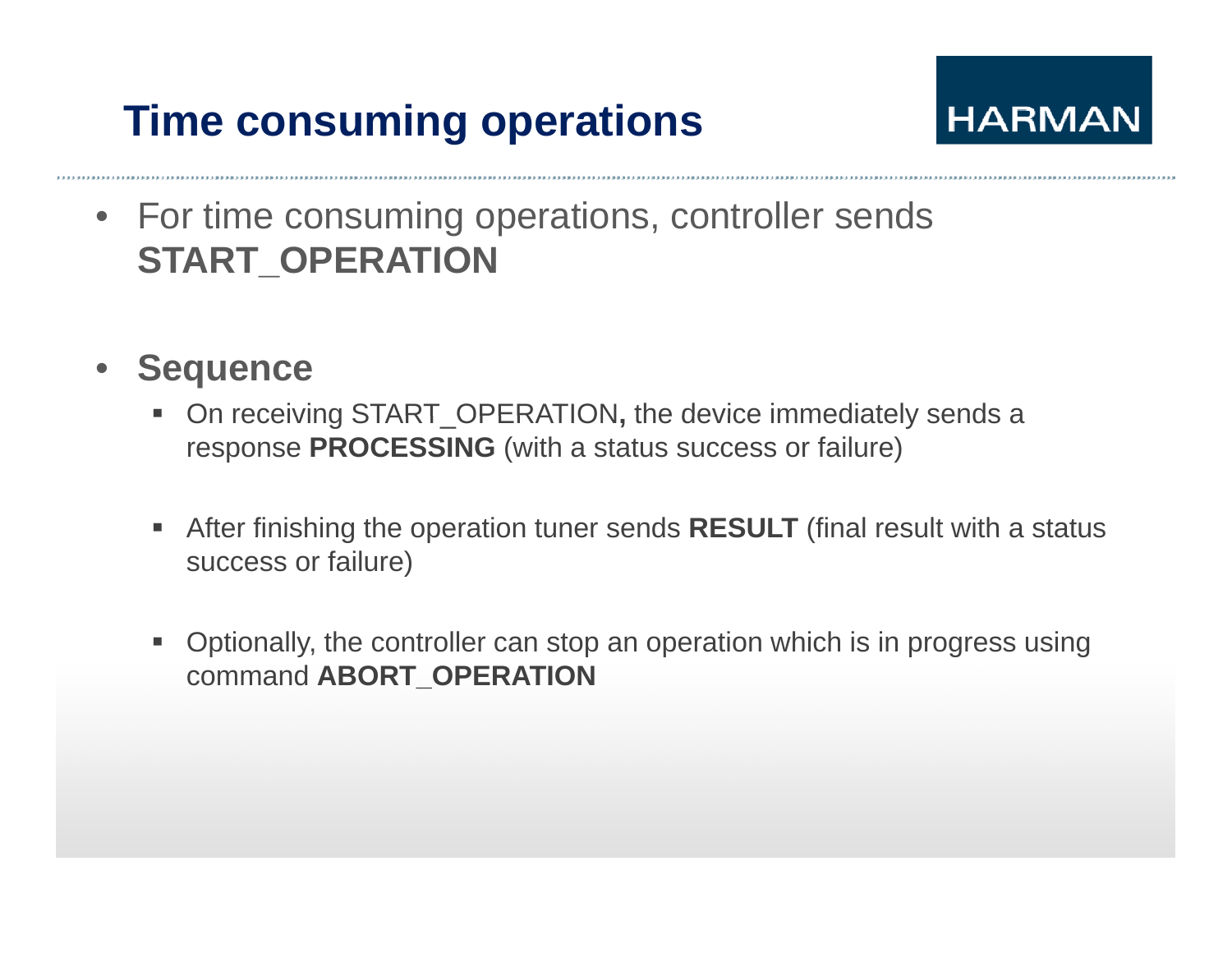### **Property Updates**



- We may need to continuously monitor some parameter (property) and get the new value whenever it changes E.g. Current time of track in a CD player
- $\bullet$  This can be achieved by having a new command mode **REGISTER**
- • **Sequence:**
	- ▉ Controller will send **REGISTER** command to a device with some property (Address?)
	- $\blacksquare$  Device **registers** (stores in a notification table?) this controller's address and sends the response **ACKSET** (Or may be **VALUE**)
	- Whenever the value of this property changes the device sends an update with response message **VALUE**
	- Controller will send **DEREGISTER** command to stop receiving updates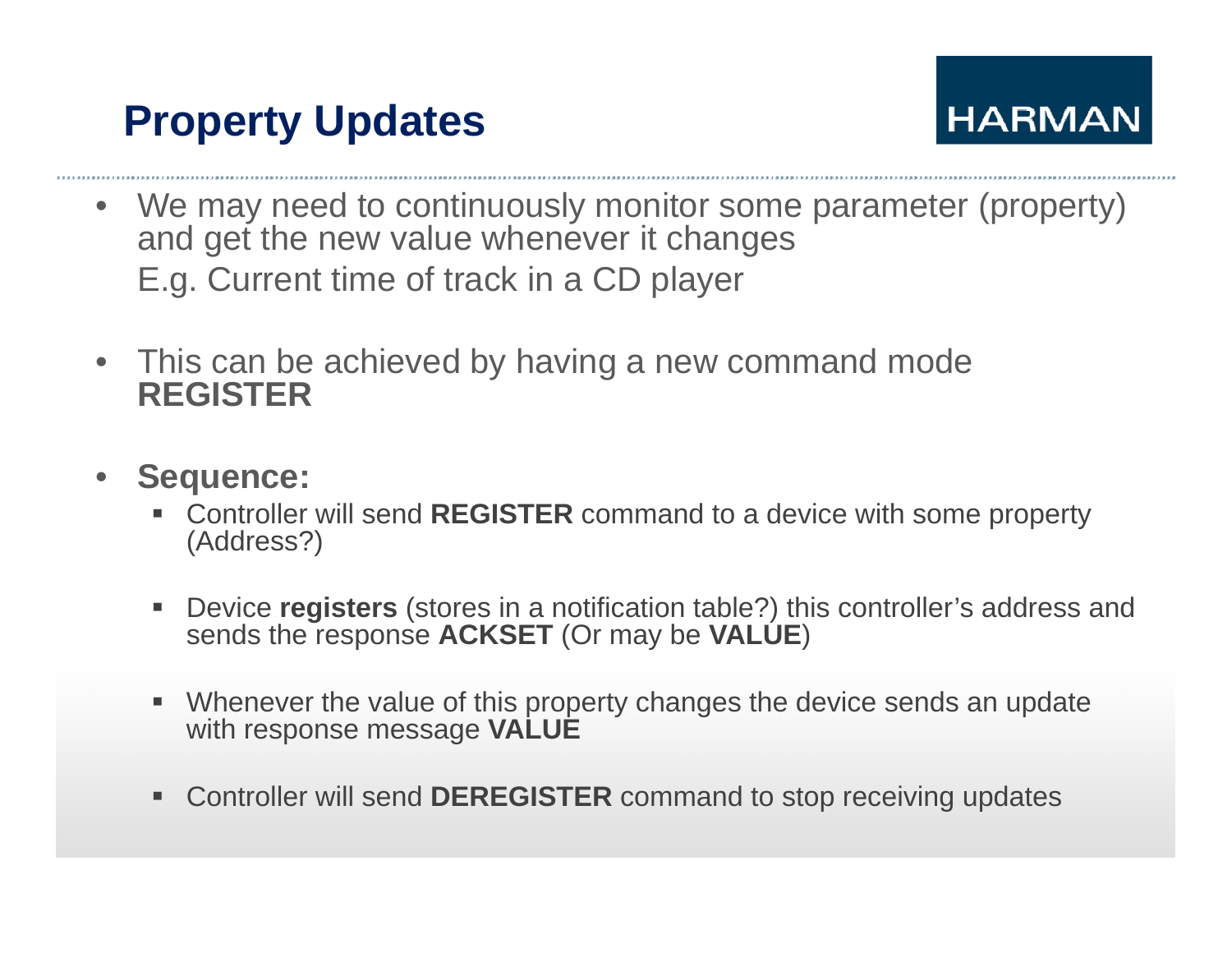# **Increment/Decrement**



- We may need to increment/decrement some parameter without knowing its current value
- E.g. Increment/Decrement sound volume of an amplifier
- Can be achieved through **SET** command, but the controller needs to know the exact value

#### •**Sequence**

- Controller sends command **INCREMENT** or **DECREMENT** for a property
- Device increments or decrements the **current value** of this property and sends the response **ACKSET** (or **VALUE**?)